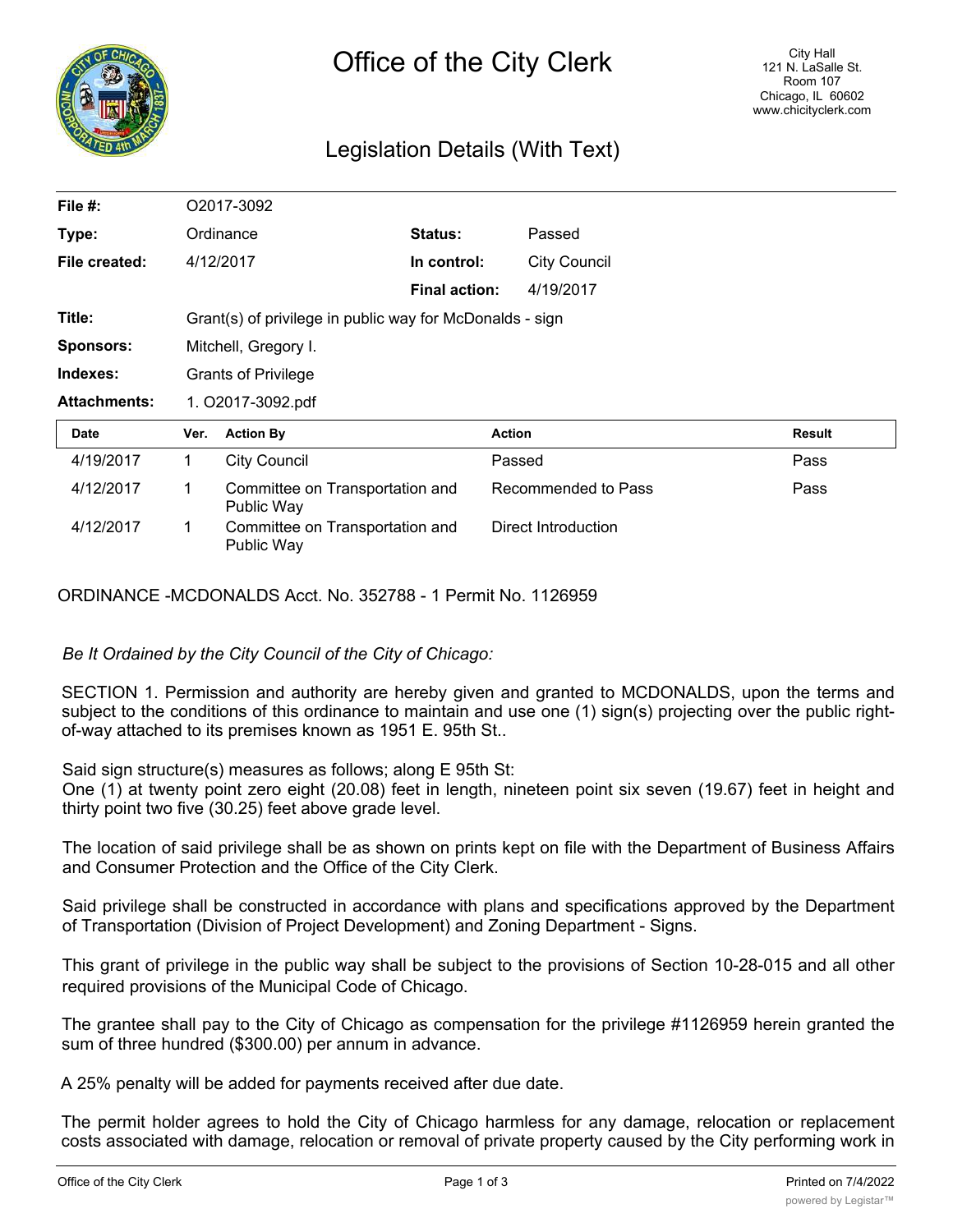#### **File #:** O2017-3092, **Version:** 1

the public way.

Authority herein given and granted for a period of five (5) years from and after 05/04/2016.

Alderman

Gregory I. Mitchell 7<sup>th</sup> Ward

Page 1

Everbnte, LLC, 315 Marion Ave , South Milwaukee, WI, 531 72 P 888-857-4078 F 877-430-7363 www everbnte com Department of Business Affairs and Consumer Protection Small Business Center - Public Way Use Unit City Hall - 121 N LaSalle Street, Room 800 • Chicago, IL 60602 312-74-GOBIZ/ 312-744-6249 • (312) 744-1944 ( ITY) hup //www citvofchicago.org/hacp <http://citvofchicago.org/hacp>

03/29/2017

**Alderman Gregory I. Mitchell** Ward # 07 City of Chicago City Hall, Room 200 121 North LaSalle Street Chicago, Illinois 60602

### **Re: An ordinance to use and maintain a portion of the public right-of-way for one (1) sign(s) for MCDONALDS, adjacent to the premises known as 1951 E. 95th St..**

## **Dear Alderman Gregory I. Mitchell:**

The applicant referenced above has requested the use of the public right-of-way for a sign(s). An ordinance has been prepared by the Department of Business Affairs and Consumer Protection - Small Business Center-Public Way Use Unit for presentation to the City Council. Because this request was made for properties located in your ward, as approved by you as per the attached, I respectfully request that you introduce the attached ordinance at the next City Council meeting.